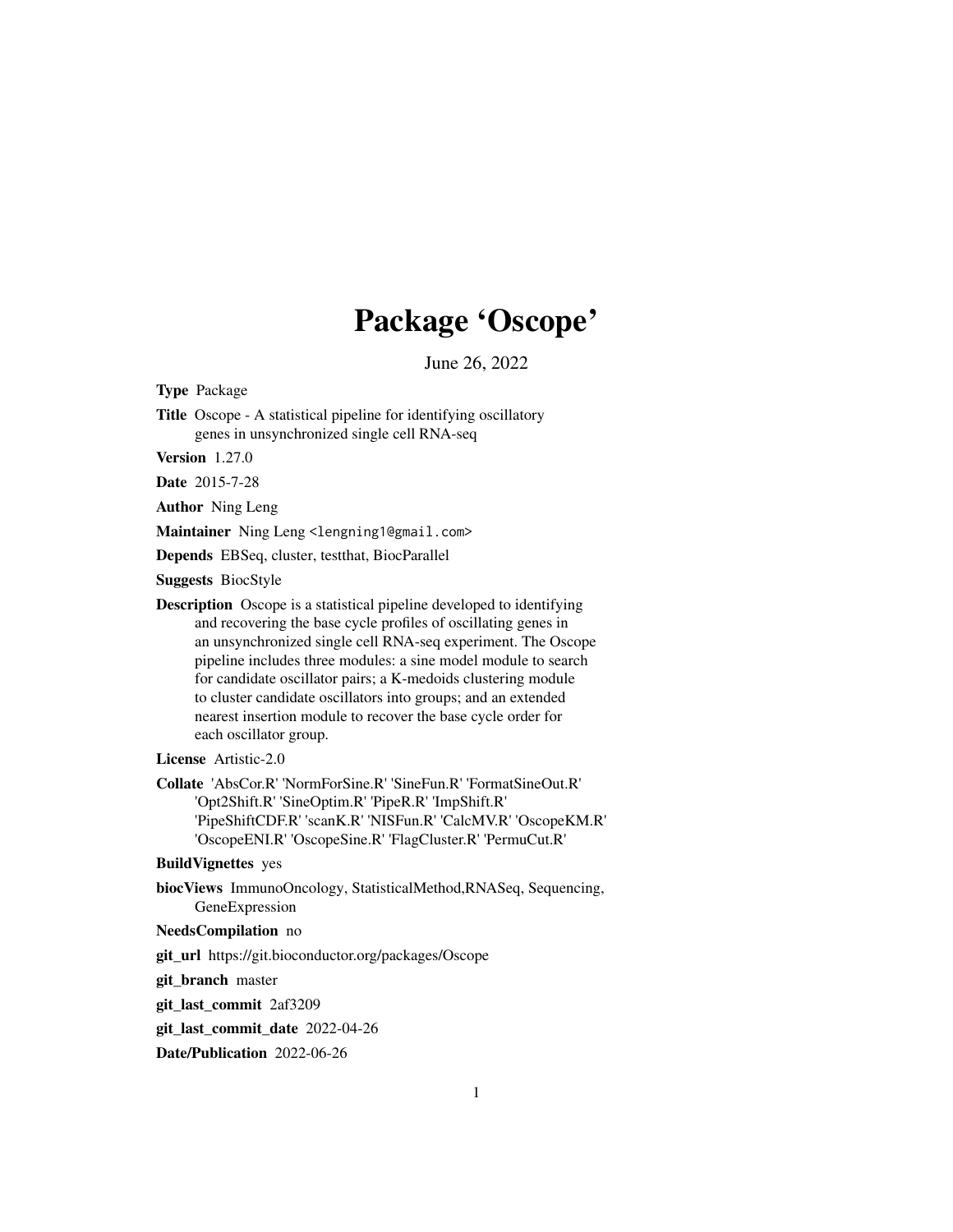### <span id="page-1-0"></span>R topics documented:

|       | $\overline{\phantom{a}}$ |
|-------|--------------------------|
|       | $\overline{4}$           |
|       | 5                        |
|       | 6                        |
|       | 7                        |
|       | -8                       |
|       | <b>9</b>                 |
|       |                          |
|       |                          |
|       |                          |
|       |                          |
|       |                          |
|       |                          |
|       |                          |
|       |                          |
|       |                          |
|       |                          |
|       |                          |
| Index | 20                       |
|       |                          |

Oscope-package *Oscope - A statistical pipeline for identifying oscillatory genes in unsynchronized single cell RNA-seq*

#### Description

Oscope is a statistical pipeline developed to identifying and recovering the base cycle profiles of oscillating genes in an unsynchronized single cell RNA-seq experiment. The Oscope pipeline includes three modules: a sine model module to search for candidate oscillator pairs; a K-medoids clustering module to cluster candidate oscillators into groups; and an extended nearest insertion module to recover the base cycle order for each oscillator group.

#### Details

| Oscope       |
|--------------|
| Package      |
| 0.99.0       |
| 2015-7-27    |
| Artistic-2.0 |
|              |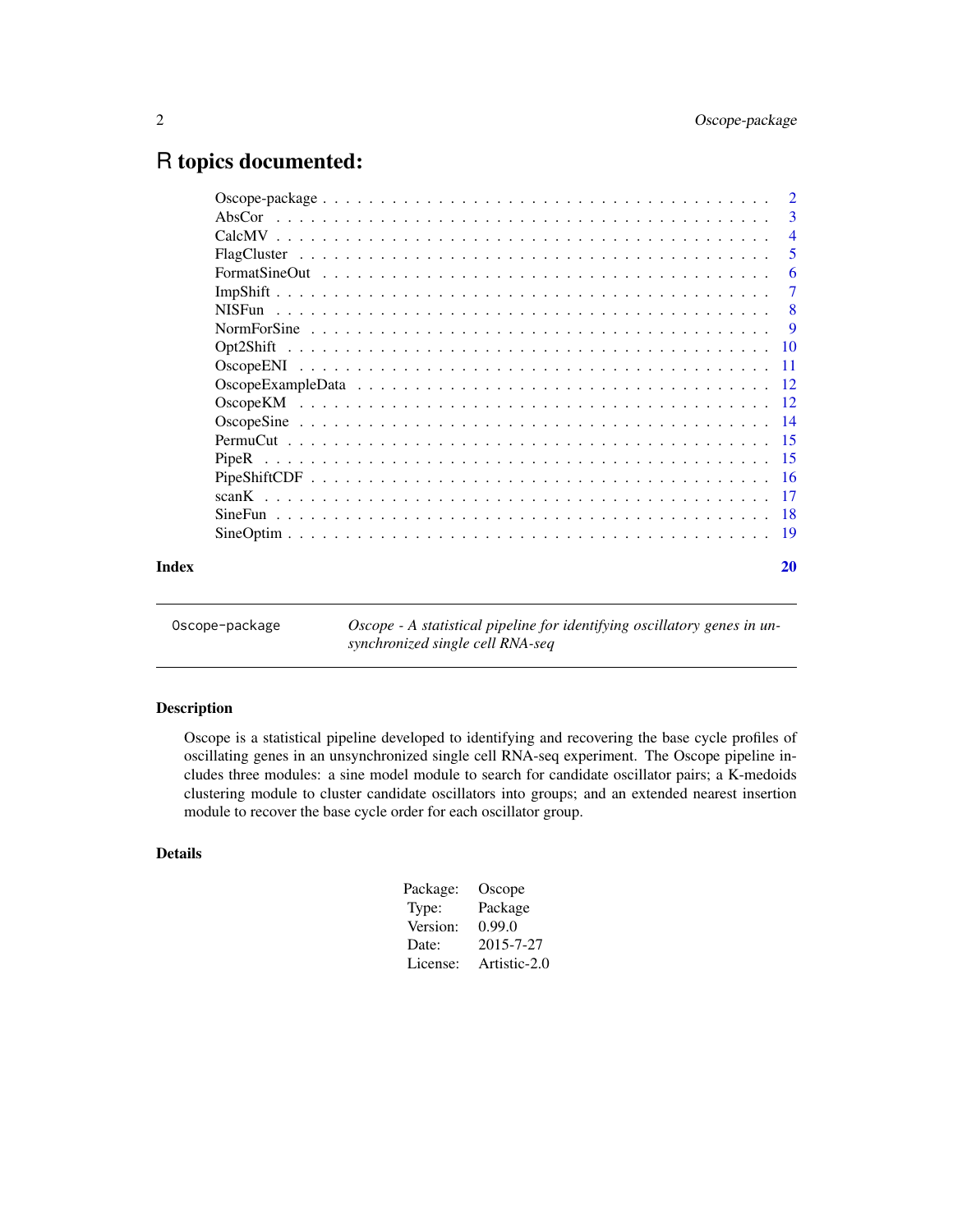#### <span id="page-2-0"></span>AbsCor 3

#### Author(s)

Ning Leng

Maintainer: Ning Leng <lengning1@gmail.com>

#### References

Leng et al. Oscope - A statistical pipeline for identifying oscillatory genes in unsynchronized single cell RNA-seq, accepted

AbsCor *Calculate absolute correlations among gene pairs*

#### Description

Calculate absolute correlations among gene pairs

#### Usage

AbsCor(DataIn, method="pearson", diagNA=TRUE)

#### Arguments

| DataIn | input data, gene-by-sample matrix             |
|--------|-----------------------------------------------|
| method | "pearson" or "spearman"; default is "pearson" |
| diagNA | whether replace diagonal values to NA's       |

#### Value

Output is a gene-by-gene matrix; the i, j th entry shows the absolute correlation of the ith and jth gene.

#### Author(s)

Ning Leng

#### Examples

AbsCor(matrix(rnorm(10),ncol=5))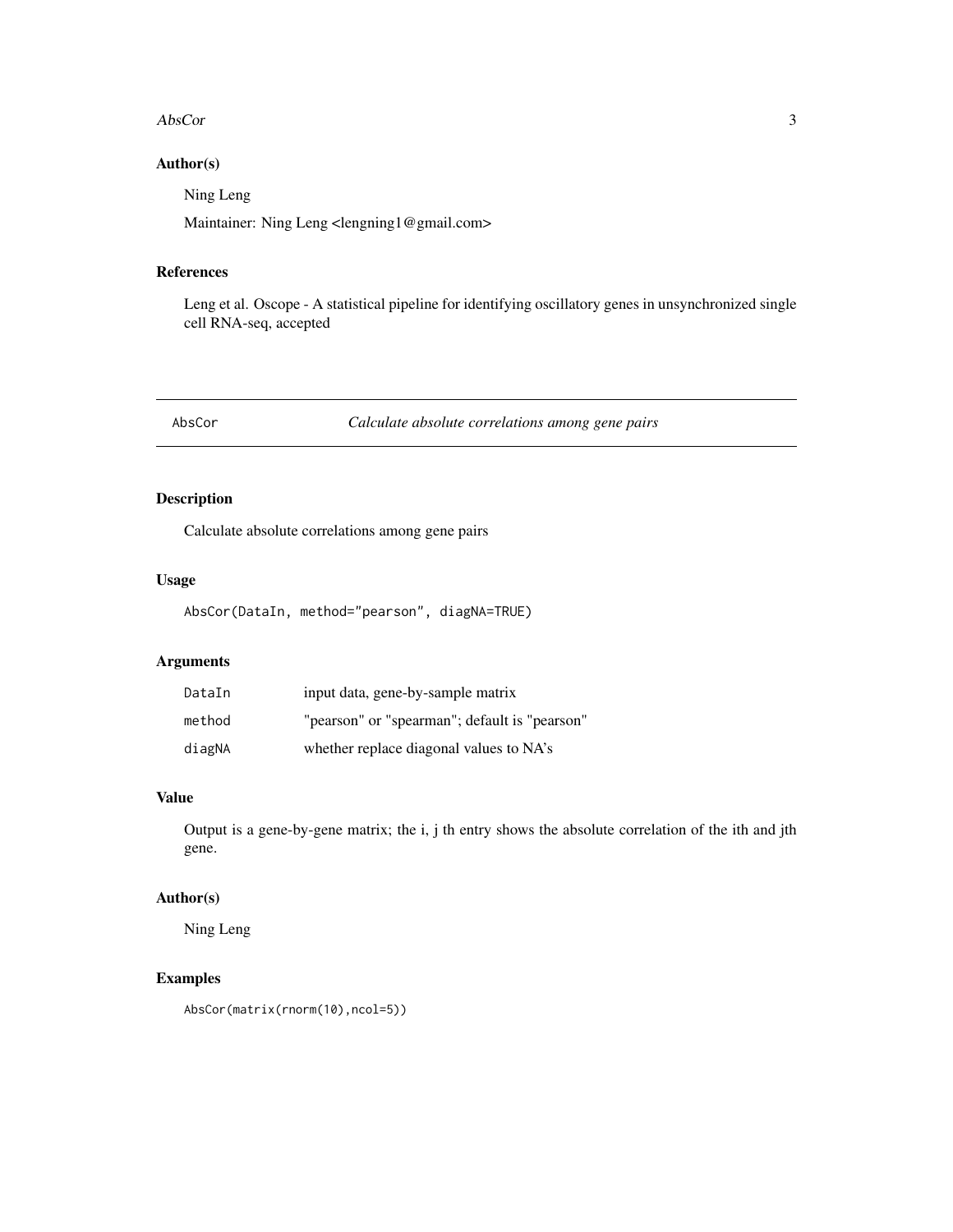<span id="page-3-0"></span>

Calculate estimated mean and variance of RNA-Seq data

#### Usage

CalcMV(Data, Sizes=NULL, NormData=FALSE, MeanCutLow=100, MeanCutHigh=NULL, ApproxVal=10^-6, Plot=TRUE

#### Arguments

| Data                    | input data matrix; it should be a gene-by-sample or isoform-by sample matrix                                                                                                                                                                                                                                                                                                                                                                                                                                                                                     |
|-------------------------|------------------------------------------------------------------------------------------------------------------------------------------------------------------------------------------------------------------------------------------------------------------------------------------------------------------------------------------------------------------------------------------------------------------------------------------------------------------------------------------------------------------------------------------------------------------|
| Sizes                   | The library size factor for each sample. the number of values in Sizes is expected<br>to be the same as the number of columns of Data. The library size factor will<br>be estimated using the median normalization method implemented in EBSeq if<br>Sizes is specified as NULL.                                                                                                                                                                                                                                                                                 |
| NormData                | whether the data is already normalized. If NormData=TRUE, the specification<br>of Sizes will be ignored and no normalization will be applied.                                                                                                                                                                                                                                                                                                                                                                                                                    |
| MeanCutLow, MeanCutHigh | we suggests the users to apply Oscope on genes with high mean and high vari-<br>ance. By default, MeanCutLow is specified as 100, consequently only genes<br>with mean $> 100$ will be used. The CalcMV function will fit a linear regression<br>on $log(variance) \sim log-mean)$ on these genes. Genes with variance above this line<br>are considered as the high mean high variance genes. The upper bound of mean<br>may be specified using MeanCutHigh. If both are specified as NULL, all of the<br>genes will be considered when fitting the regression. |
| ApproxVal               | Default is $10^{\circ}$ -6. It is used to approximate the estimate of parameter q for<br>genes/isoforms whose estimated variance is less than estimated mean. q will<br>be estimated using 1-ApproxVal                                                                                                                                                                                                                                                                                                                                                           |
| Plot                    | if $Plot = T$ , a mean-variance plot will be shown. The fitted line will be shown<br>and the selected genes will be marked in green.                                                                                                                                                                                                                                                                                                                                                                                                                             |

#### Value

Output is a list with 6 sublists : Mean: estimated means of genes/isoforms; Var: estimated variances; Median: estimated medians; GeneToUse: the high mean high variance genes (suggested input for Oscope); Q: estimated q's (without apporximation); Q\_mdf: estimated q's with approximations; Phi\_mdf: estimated overdispersion parameter (phi), with approximations.

#### Author(s)

Ning Leng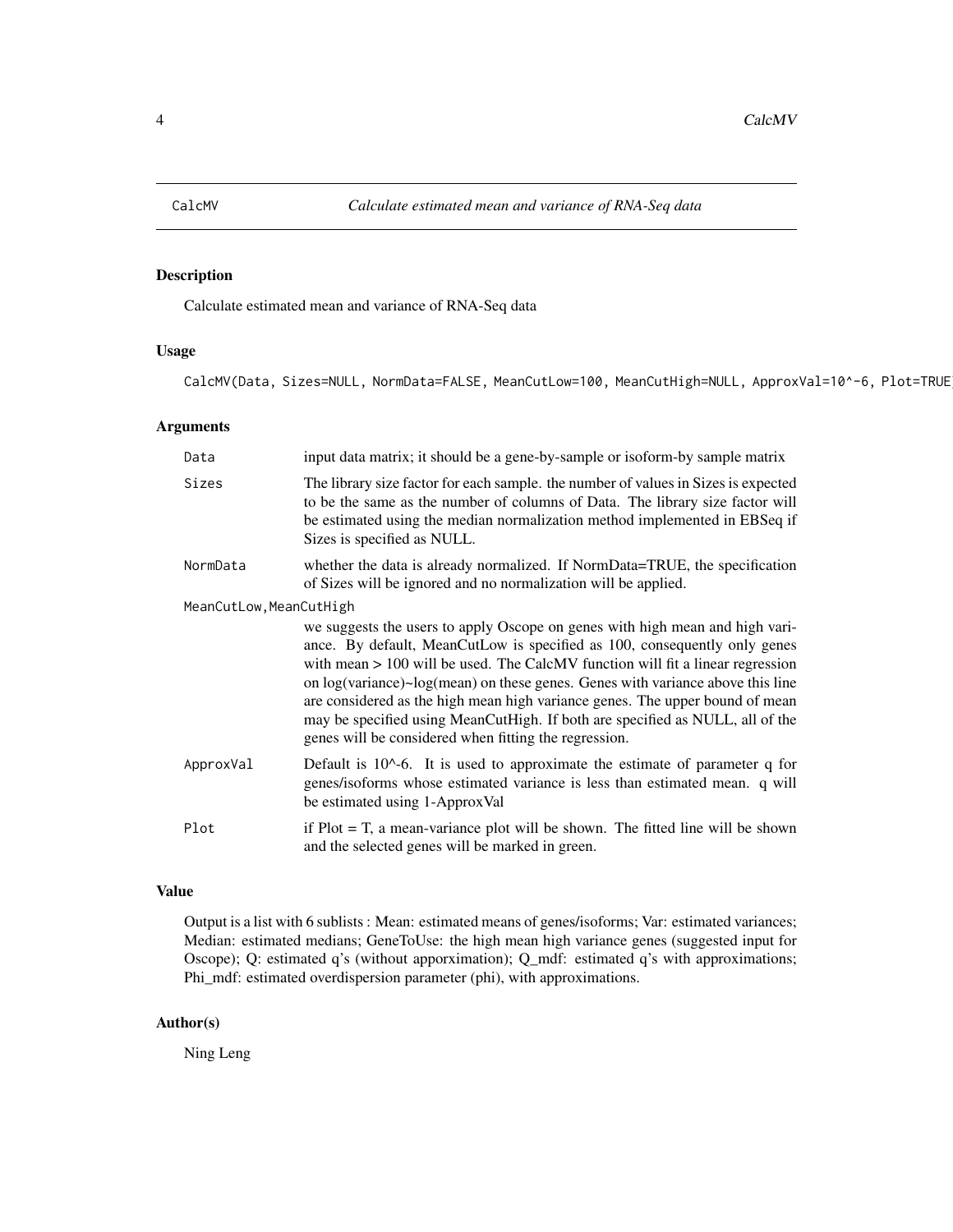#### <span id="page-4-0"></span>FlagCluster 5

#### Examples

```
exp=matrix(rnorm(100,1000,10),ncol=10)
rownames(exp)=paste0("g",1:10)
CalcMV(exp)
```
Flag gene clusters with small within-cluster phase differences and/or *small within-cluster sine scores*

#### Description

Flag gene clusters with small within-cluster phase differences and/or small within-cluster sine scores

#### Usage

FlagCluster(SineRes, KMRes, Data, qt, thre=pi/4, qtincluster=.5, qtinpermu=.9 ,Seed=1)

#### Arguments

| SineRes                | output of OscopeSine() function                                                                                                                                                                                                                                                                                                                                                                                                                                                                                                     |
|------------------------|-------------------------------------------------------------------------------------------------------------------------------------------------------------------------------------------------------------------------------------------------------------------------------------------------------------------------------------------------------------------------------------------------------------------------------------------------------------------------------------------------------------------------------------|
| KMRes                  | output of KMRes() function                                                                                                                                                                                                                                                                                                                                                                                                                                                                                                          |
| Data                   | a gene-by-sample (isoform-by-sample) matrix indicating the rescaled expres-<br>sion of genes/isoforms. all values should be between [-1, 1].                                                                                                                                                                                                                                                                                                                                                                                        |
| qt, thre               | Define a gene pair's linear score as min(eta, pi-eta), in which eta is defined as<br>phase shift mod pi. A cluster will be flagged if the qt th quantile of within-cluster<br>linear score is less than thre.                                                                                                                                                                                                                                                                                                                       |
| qtincluster, qtinpermu |                                                                                                                                                                                                                                                                                                                                                                                                                                                                                                                                     |
|                        | To define clusters with small within-cluster sine scores, for each cluster we gen-<br>erate permuted data of these genes (different cell permutation for each gene).<br>We calculate the within-cluster sine scores within the cluster of permuted genes,<br>then infer whether the sine scores in the cluster of interest are greater than those<br>generated by the permuted genes. A cluster will be flagged if its quincluster the<br>quantile in the original data is less than its quinpermu th quantile in permuted<br>data. |
| Seed                   | seed                                                                                                                                                                                                                                                                                                                                                                                                                                                                                                                                |

#### Value

Output: RemoveID: a vector of cluster numbers that are flagged; SineCompreList: sine score and permuted sine score for each cluster; LinearList: linear score of each cluster

#### Author(s)

Ning Leng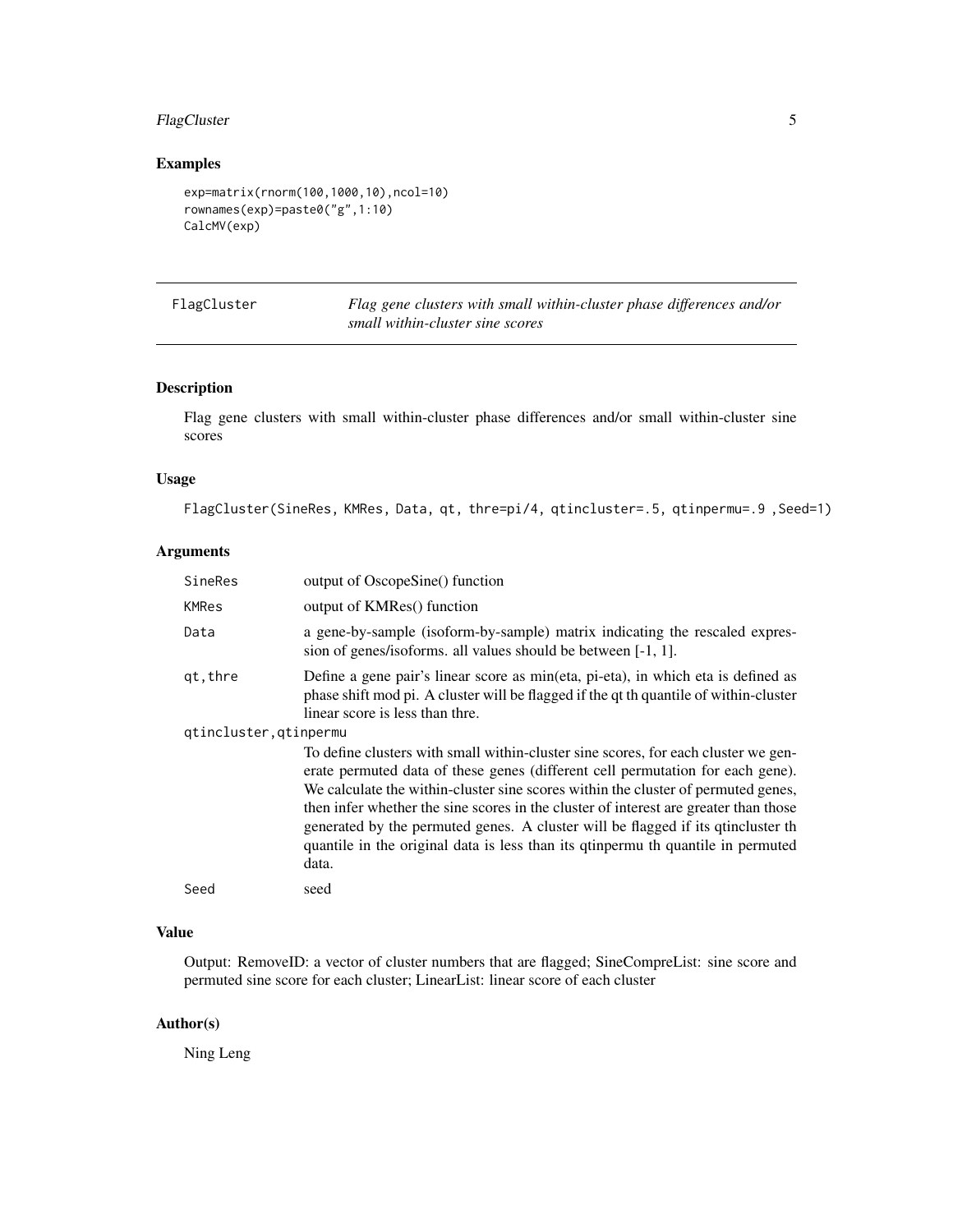#### Examples

```
aa \le sin(seq(0,1,1))
bb \le sin(seq(0.5,1.5,.1))
cc \le sin(seq(0.9,1.9,.1))
tmp <- matrix(sin(rnorm(330)),ncol=11)
rownames(tmp) <- paste0("tmp",1:30)
Dat <- rbind(aa, bb, cc, tmp)
res1 <- OscopeSine(Dat)
res2 <- OscopeKM(res1, quan=.8, maxK=5)
res <- FlagCluster(res1, res2, Dat)
```
FormatSineOut *Format SinFun outputs from lists to matrix*

#### Description

Format SinFun outputs from lists to matrix

#### Usage

FormatSineOut(result, DataInSc, ShiftRg=pi/4)

#### Arguments

| result   | Output from SineFun                                                                                                                              |
|----------|--------------------------------------------------------------------------------------------------------------------------------------------------|
| DataInSc | a gene-by-sample (isoform-by-sample) matrix indicating the rescaled expres-<br>sion of two genes/isoforms. all values should be bettwen [-1, 1]. |
| ShiftRg  | phase shift cutoff.                                                                                                                              |

#### Value

Output is a list with 4 sublists, each shows a N-by-N matrix, in which#' N is the total number of genes (isoforms). SimiMat: similarity matrix (sine scores); the sine scores are calculated by log10(epsilon^2). DiffMat: dissimilarity matrix; shown are epsilon^2 for each gene pair. ShiftMat: optimal phase shift estimate for each pair of genes.

#### Author(s)

Ning Leng

```
aa \le sin(seq(0,1,.1))
bb \le sin(seq(0.5,1.5,.1))
cc < - \sin(\sec(\theta.9, 1.9, .1))DataInSc <- rbind(aa,bb,cc)
NumGene <- nrow(DataInSc)
Res <- sapply(1:(NumGene-1),function(i)SineFun(DataInSc, i),simplify=FALSE)
Out <- FormatSineOut(Res, DataInSc)
```
<span id="page-5-0"></span>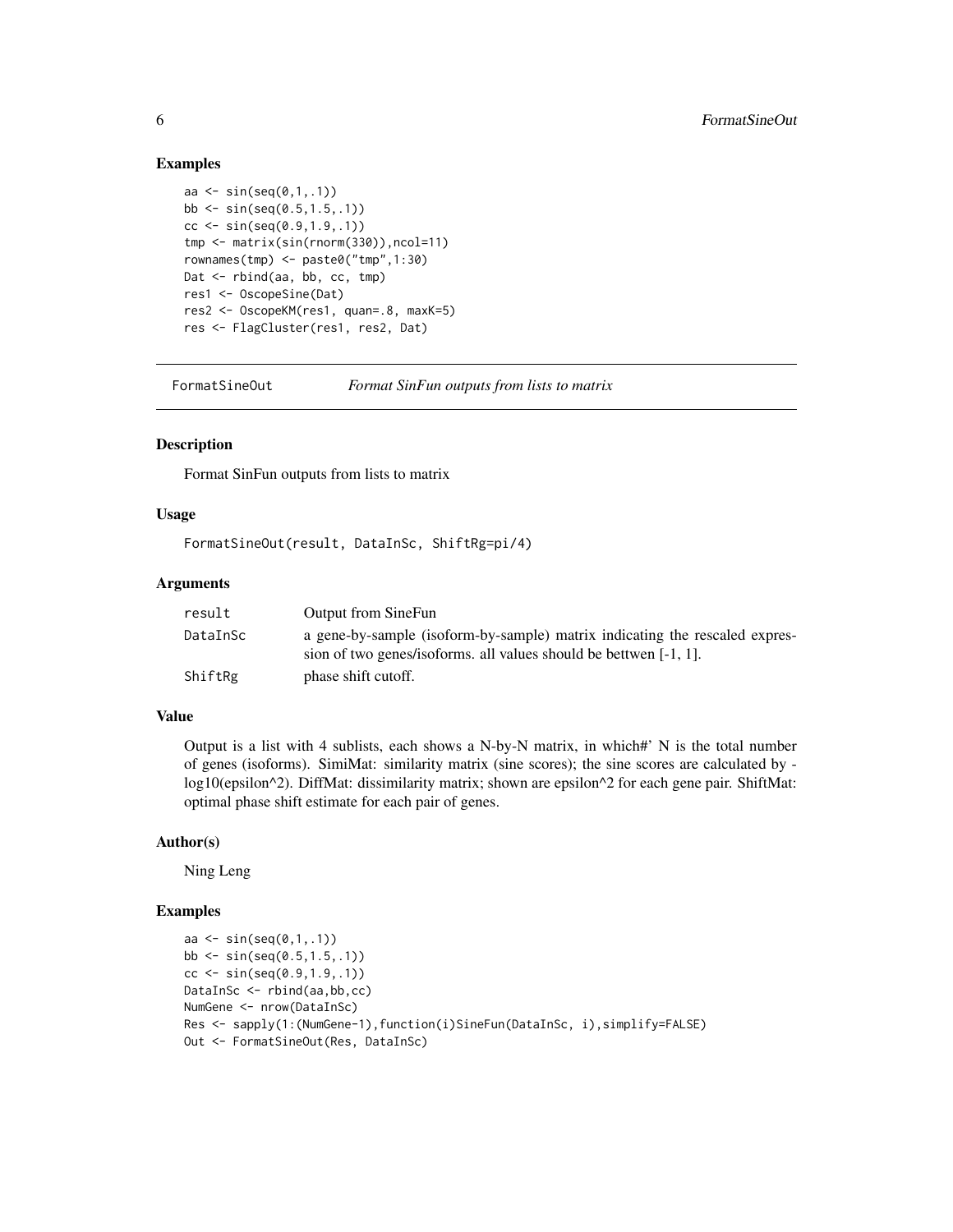<span id="page-6-0"></span>

Search for the optimal sample order by using the Extended Nearest Insertion

#### Usage

ImpShift(Data, Seq=NULL, NChun=4, RdmStart=FALSE, Ndg=3)

#### Arguments

| Data     | gene-by-sample matrix or isoform-by-sample matrix. It should be rescaled to<br>values bwteen $[-1,1]$ .           |
|----------|-------------------------------------------------------------------------------------------------------------------|
| Seg      | NULL or a vector indicates the sample order. if specified, the samples will be<br>first reordered by this vector. |
| NChun    | number of starting points for polynomial fitting.                                                                 |
| RdmStart | whether the start points are randomly selected.                                                                   |
| Ndg      | degree of polynomial.                                                                                             |

#### Value

This function performs the extended nearest insertion (ENI). The ENI algorithm searchs for the optimal sample order which minimizes the MSE of sliding polynomial regression (SPR). This function will call PipeShiftCDF() function, which fits SPR to each row of the data. For each gene/isoform, SPR fits NChun polynomial curves with different starting points (samples). The samples with smaller order than the start point will be appended to follow the last sample when fitting. So each fitting consider same number of samples. If RdmStart = TRUE, the start points are randomly selected. Otherwise they are evenly sampled along the sample order. The aggregated MSE of a fit (using a specific start point) is defined as the summation of the MSEs of all genes/isoforms considered here. The MSE of the SPR is defined as the largest aggregated MSE across fits using different start points. The output returns the optimal order which provides the smallest SPR MSE.

#### Author(s)

Ning Leng

```
aa <- sin(seq(0,1,.1))
bb <- sin(seq(0.5,1.5,.1))
cc \le sin(seq(0.9,1.9,.1))
res <- ImpShift(rbind(aa,bb,cc), NChun=2)
```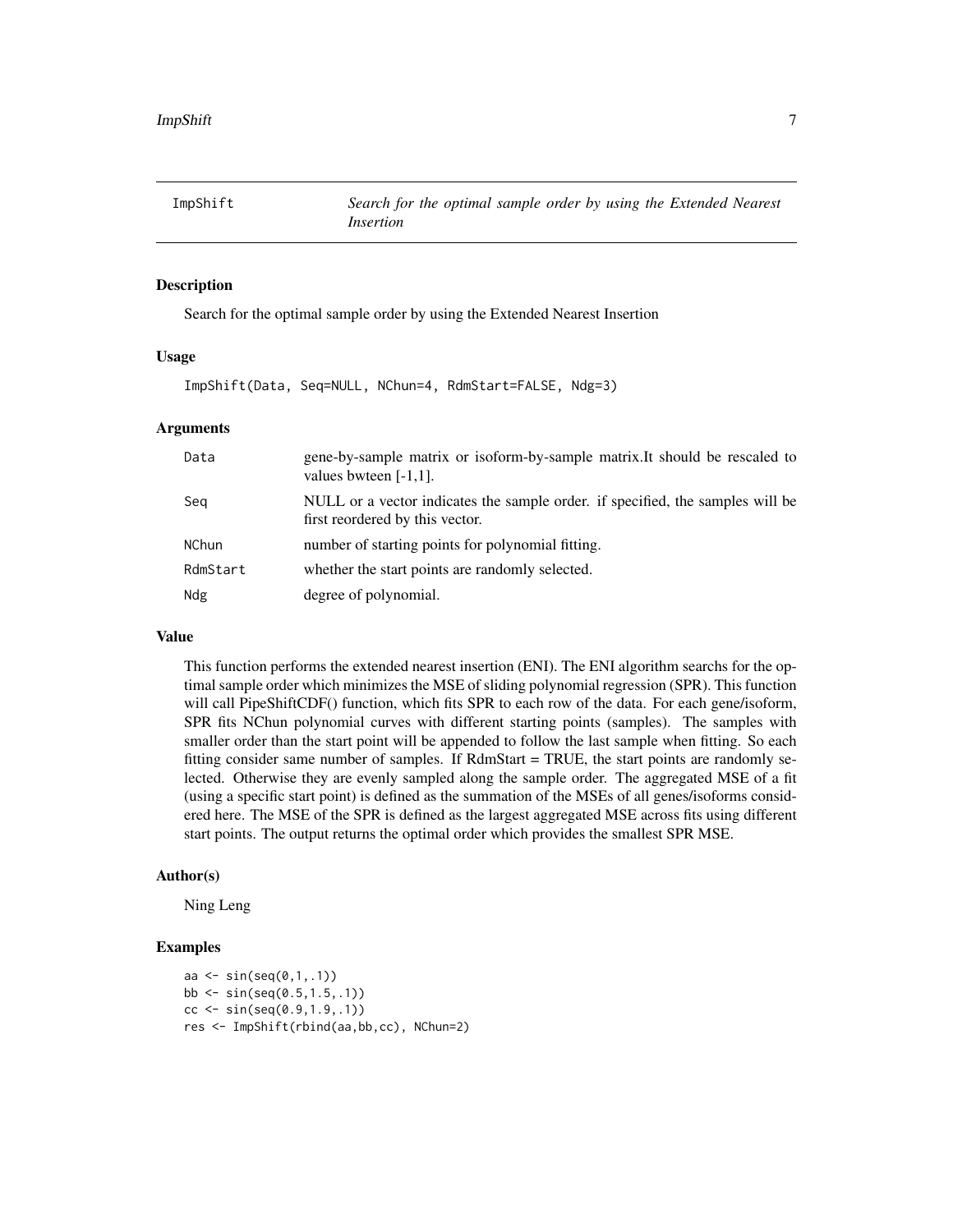<span id="page-7-0"></span>NISFun *Run Extended Nearest Insertion and 2-opt on a gene cluster identified by OscopeKM function*

#### Description

Run Extended Nearest Insertion and 2-opt on a gene cluster identified by OscopeKM function

#### Usage

NISFun(ClusterList, DataIn, i, Ndg=3, NChun=4, RdmStart=FALSE, N=20000, NCThre=1000)

#### Arguments

| ClusterList  | a list of gene clusters. Each sublist contains a vector of gene names.                                                                    |
|--------------|-------------------------------------------------------------------------------------------------------------------------------------------|
| DataIn       | gene-by-sample matrix or isoform-by-sample matrix. It should be rescaled to<br>values bwteen $[-1,1]$ .                                   |
| j.           | the cluster of interest. If the second cluster in Cluster List is of interest, specify<br>$i=2$ .                                         |
| Ndg          | degree of polynomial.                                                                                                                     |
| <b>NChun</b> | number of starting points for polynomial fitting.                                                                                         |
| RdmStart     | whether the start points are randomly selected.                                                                                           |
| N, NCThre    | The 2-opt algorithm will stop if N iterations has been performed or if the optimal<br>order remains unchanged for over NCThre iterations. |

#### Value

This function performs the extended nearest insertion (ENI) and 2-opt algorithm to a particular cluster identified by OscopeKM function. The ENI algorithm searchs for the optimal sample order which minimizes the MSE of sliding polynomial regression (SPR). This function will call PipeShiftCDF() function, which fits SPR to each row of the data. For each gene/isoform, SPR fits NChun polynomial curves with different starting points (samples). The samples with smaller order than the start point will be appended to follow the last sample when fitting. So each fitting consider same number of samples. If RdmStart = TRUE, the start points are randomly selected. Otherwise they are evenly sampled along the sample order. The aggregated MSE of a fit (using a specific start point) is defined as the summation of the MSEs of all genes/isoforms considered here. The MSE of the SPR is defined as the largest aggregated MSE across fits using different start points. The output of PipeShiftCDF() returns the optimal order which provides the smallest SPR MSE. The 2-opt algorithm is then applied to improve the optimal order searching of the ENI. In each iteration, 2-opt algorithm will randomly choose two points (samples), the flip the samples between these two points. The new order will be adapted if it provides smaller SPR MSE. The output returns the optimal order for the cluster of interest.

#### Author(s)

Ning Leng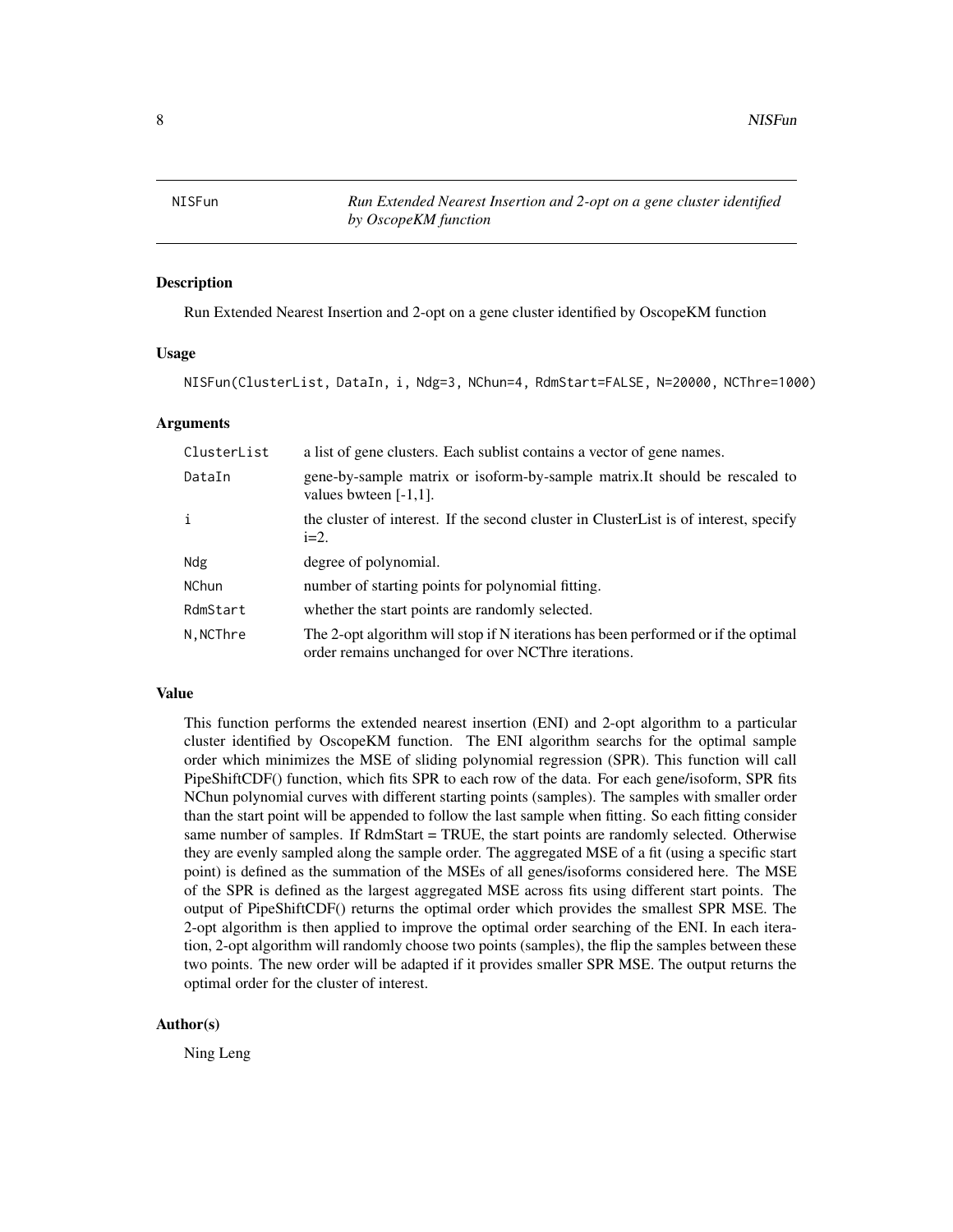#### <span id="page-8-0"></span>NormForSine 9

#### Examples

```
aa <- sin(seq(0,1,.1))
bb <- sin(seq(0.5,1.5,.1))
cc < - \sin(\sec(\theta.9, 1.9, .1))res <- NISFun(list(c("aa","bb"),"cc"), rbind(aa,bb,cc),i=1, NChun=2, N=50)
```
NormForSine *Rescale the gene/isoform expression matrix*

#### Description

Rescale the gene/isoform expression matrix

#### Usage

NormForSine(Data, qt1=.05, qt2=.95)

#### Arguments

| Data    | input gene-by-sample matrix or isoform-by-sample matrix                                                                                                                                                                                |
|---------|----------------------------------------------------------------------------------------------------------------------------------------------------------------------------------------------------------------------------------------|
| at1.at2 | thresholds for outlier adjustment. For each gene/isoform, values $\leq$ qt1 th quan-<br>tile ( $>=$ qt2 th quantile) will be pushed to qt1 th quantile ( $qt2$ th quantile) prior<br>to the scaling. default values are 0.05 and 0.95. |

#### Value

The output will be a gene-by-sample or isoform-by-sample matrix. For each gene/isoform, the expressions will be scaled linearly to [-1,1]

#### Author(s)

Ning Leng

#### Examples

NormForSine(matrix(rnorm(10), nrow=2))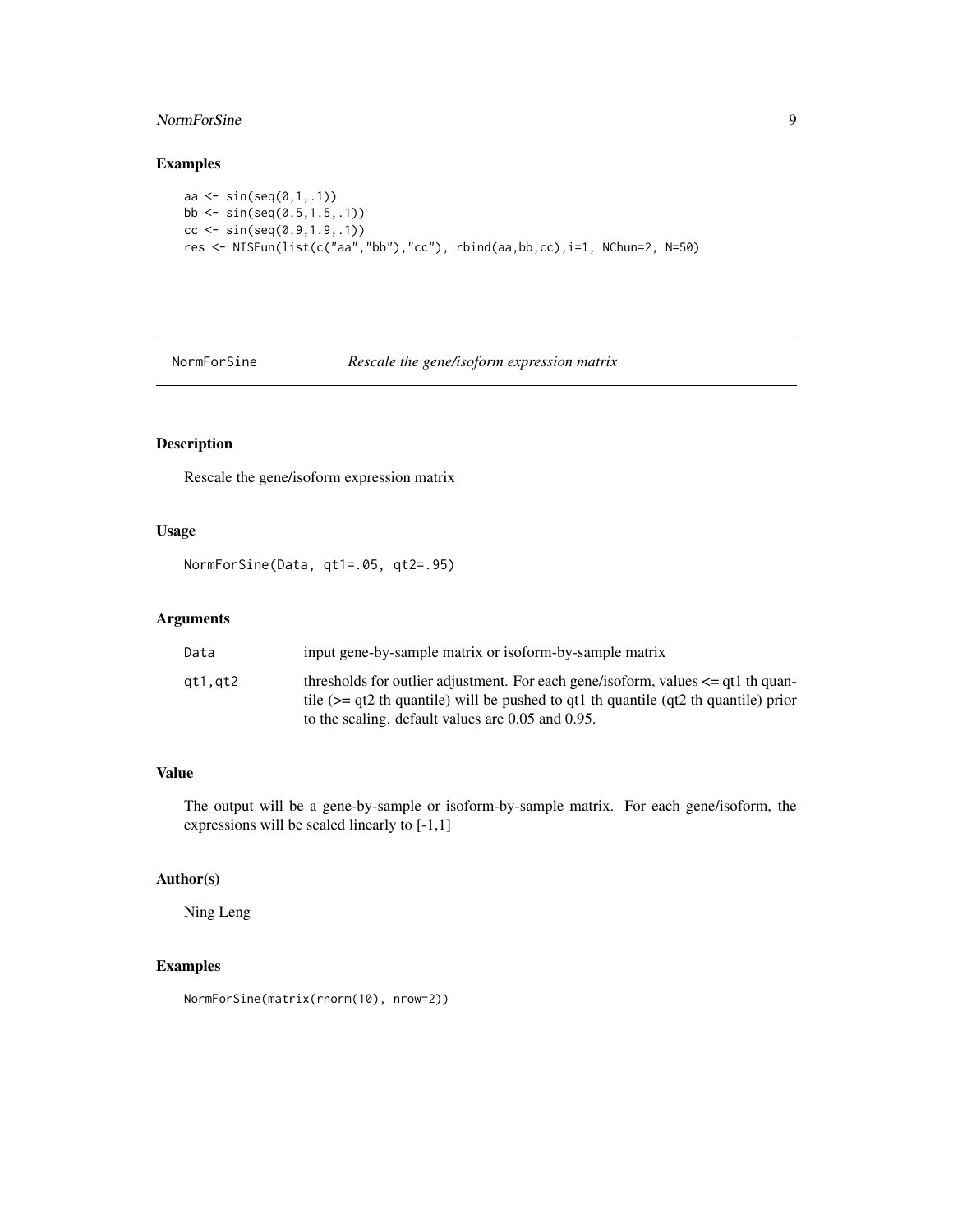<span id="page-9-0"></span>

Run the 2-opt algorithm to improve the optimal order searching of the Extended Nearest Insertion

#### Usage

```
Opt2Shift(Data,N=20000,Seq,Ndg=3,NChun=4, NCThre=1000, RdmStart=FALSE)
```
#### Arguments

| Data         | gene-by-sample matrix or isoform-by-sample matrix. It should be rescaled to<br>values bwteen $[-1,1]$ .                                   |
|--------------|-------------------------------------------------------------------------------------------------------------------------------------------|
| N, NCThre    | The 2-opt algorithm will stop if N iterations has been performed or if the optimal<br>order remains unchanged for over NCThre iterations. |
| Seg          | a vector indicates the sample order obtained from the ENI.                                                                                |
| Ndg          | degree of polynomial.                                                                                                                     |
| <b>NChun</b> | number of starting points for polynomial fitting.                                                                                         |
| RdmStart     | whether the start points are randomly selected.                                                                                           |

#### Value

This function performs the the 2-opt algorithm to improve the optimal order searching of the Extended Nearest Insertion (ENI). In each iteration, the function will randomly choose two points (samples), the flip the samples between these two points. The new order will be adapted if it provides smaller SPR MSE. The output returns the optimal order and its SPR MSE.

#### Author(s)

Ning Leng

```
aa \le sin(seq(0,1,1))
bb \le sin(seq(0.5,1.5,.1))
cc \le sin(seq(0.9,1.9,.1))
res <- ImpShift(rbind(aa,bb,cc), NChun=2)
res2 <- Opt2Shift(rbind(aa,bb,cc), NChun=2, N=50, Seq=res)
```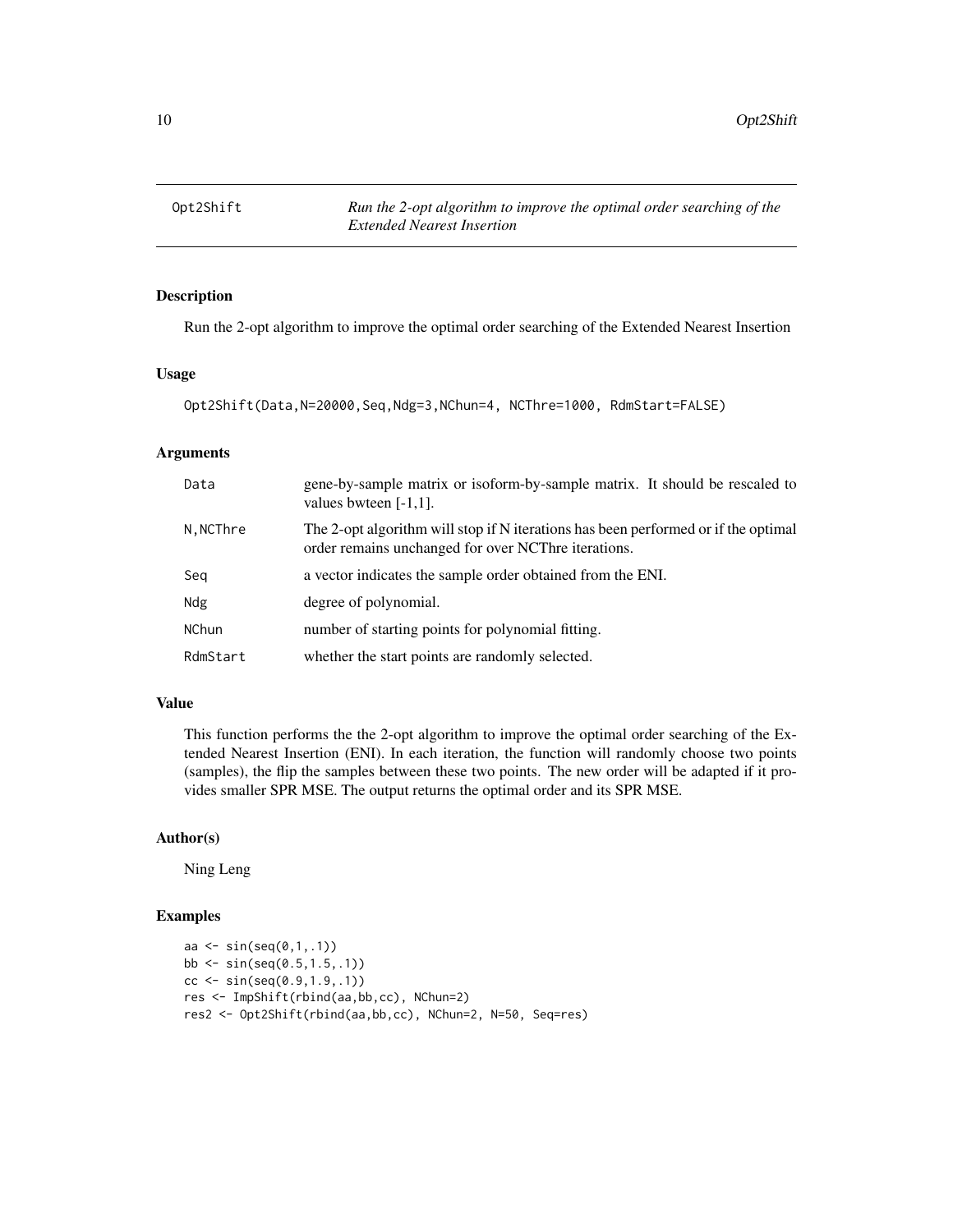<span id="page-10-0"></span>

Search for the optimal sample order for different gene clusters

#### Usage

OscopeENI(KMRes, Data, ClusterUse=NULL, Ndg=3, NChun=4, RdmStart=FALSE, N=20000, NCThre=1000, parallel=FALSE, parallelParam=NULL)

#### Arguments

| KMRes         | output of OscopeKM() function.                                                                                                                                                                                                                |
|---------------|-----------------------------------------------------------------------------------------------------------------------------------------------------------------------------------------------------------------------------------------------|
| Data          | gene-by-sample matrix or isoform-by-sample matrix. It should be rescaled to<br>values bwteen $[-1,1]$ .                                                                                                                                       |
| ClusterUse    | a vector indicating what clusters are of interest. For example, by setting Clus-<br>terUse = $c(1,2,3)$ , only the top 3 clusters will be considered while recovering the<br>base cycle order. If ClusterUse=NULL, all clusters will be used. |
| Ndg           | degree of polynomial.                                                                                                                                                                                                                         |
| <b>NChun</b>  | number of starting points for polynomial fitting.                                                                                                                                                                                             |
| RdmStart      | whether the start points are randomly selected.                                                                                                                                                                                               |
| N, NCThre     | The 2-opt algorithm will stop if N iterations has been performed or if the optimal<br>order                                                                                                                                                   |
| parallel      | whether apply parallel computing. if it is TRUE, BiocParallel will be called.                                                                                                                                                                 |
| parallelParam | a SnowParam object to specify the clusters. If it is NULL, the default will be<br>set as SnowParam(workers = 5, type = "SOCK") remains unchanged for over<br>NCThre iterations.                                                               |

#### Value

This function performs the extended nearest insertion (ENI) and 2-opt algorithm to all clusters (or a subset of picked clusters) identified by OscopeKM function. The function will recover independent orders to each of the clusters. For each cluster, the ENI algorithm will be applied to search for the optimal sample order which minimizes the MSE of sliding polynomial regression (SPR). This function will call PipeShiftCDF() function, which fits SPR to expression of each gene/isoform within a cluster. For each gene/isoform, SPR fits NChun polynomial curves with different starting points (samples). The samples with smaller order than the start point will be appended to follow the last sample when fitting. So each fitting consider same number of samples. If RdmStart = TRUE, the start points are randomly selected. Otherwise they are evenly sampled along the sample order. The aggregated MSE of a fit (using a specific start point) is defined as the summation of the MSEs of all genes/isoforms considered here. The MSE of the SPR is defined as the largest aggregated MSE across fits using different start points. The output of PipeShiftCDF() returns the optimal order which provides the smallest SPR MSE. The 2-opt algorithm will then be applied to improve the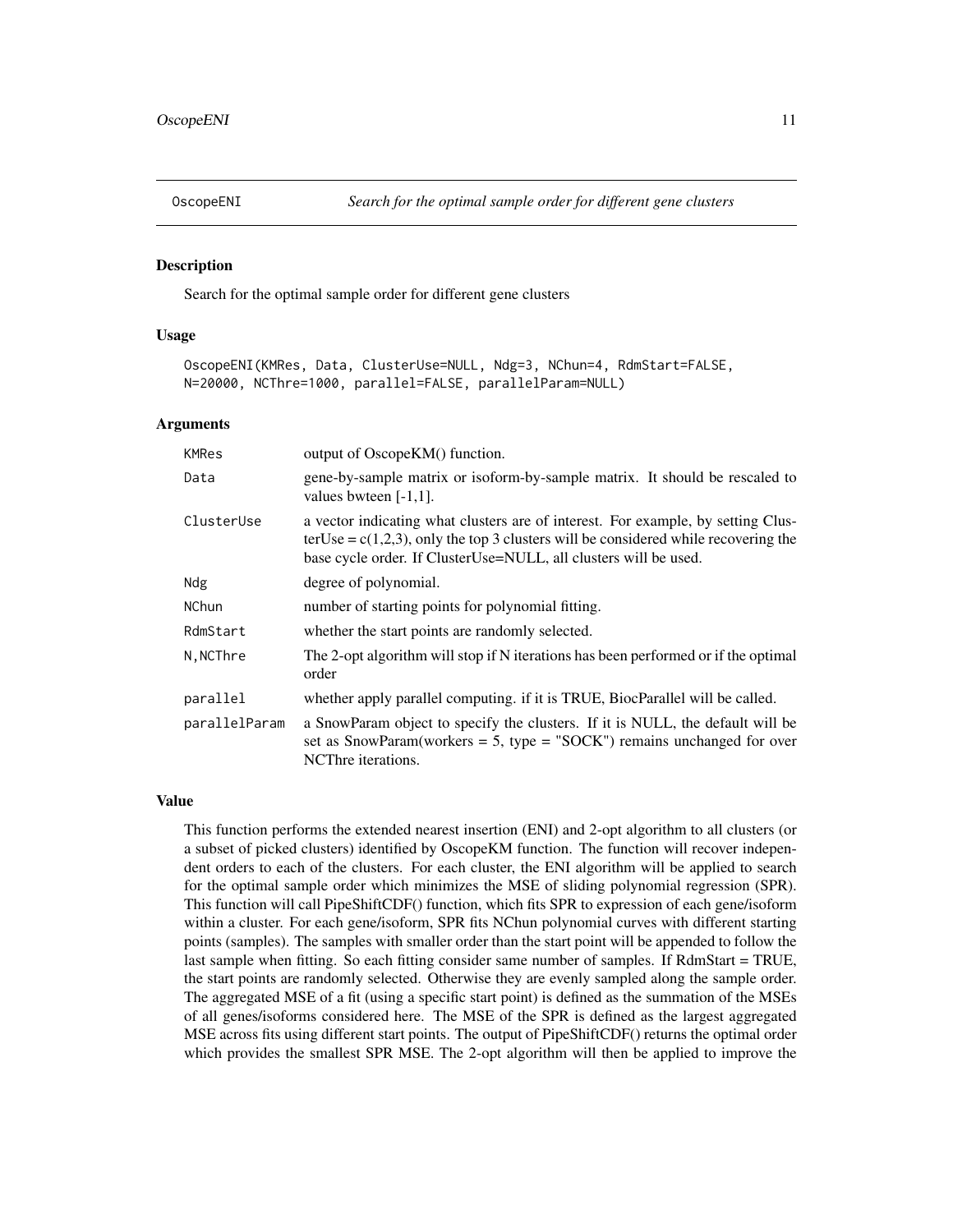optimal order searching of the ENI. In each iteration, the 2-opt algorithm will randomly choose two points (samples), the flip the samples between these two points. The new order will be adapted if it provides smaller SPR MSE. The output returns the optimal order for each cluster of interest. It is a list with multiple sublists, in which each sublist includes the recovered order of the corresponding cluster in ClusterUse. If ClusterUse is not specified, the k th sublist shows the recovered order in KMRes

#### Author(s)

Ning Leng

#### Examples

```
aa \le sin(seq(0,1,.1))
bb \le sin(seq(0.5,1.5,.1))
cc <- sin(seq(0.9, 1.9, .1))dd <- sin(seq(1.2,2.2,.1))
res <- OscopeENI(list(c1=c("aa","bb"),c2=c("cc","dd")), rbind(aa,bb,cc,dd), NChun=2, N=50)
```
OscopeExampleData *Simulated gene level data set with 600 genes and 30 cells.*

#### **Description**

Simulated gene expression to evaluate Oscope. 600 genes and 30 cell are simulated. The expression mean of the genes are randomly simulated in the range of 10-10000.

#### Format

GeneExampleData is a matrix with 600 genes (rows) and 30 cells (columns).

#### Examples

```
data(OscopeExampleData)
str(OscopeExampleData)
```
OscopeKM *Oscope K medoid module*

#### Description

Oscope K medoid module

#### Usage

OscopeKM(SineRes, quan=.95,cut=NULL,maxK=NULL,minSize=0, maxSize=200, fixK=NULL, rawscale=TRUE)

<span id="page-11-0"></span>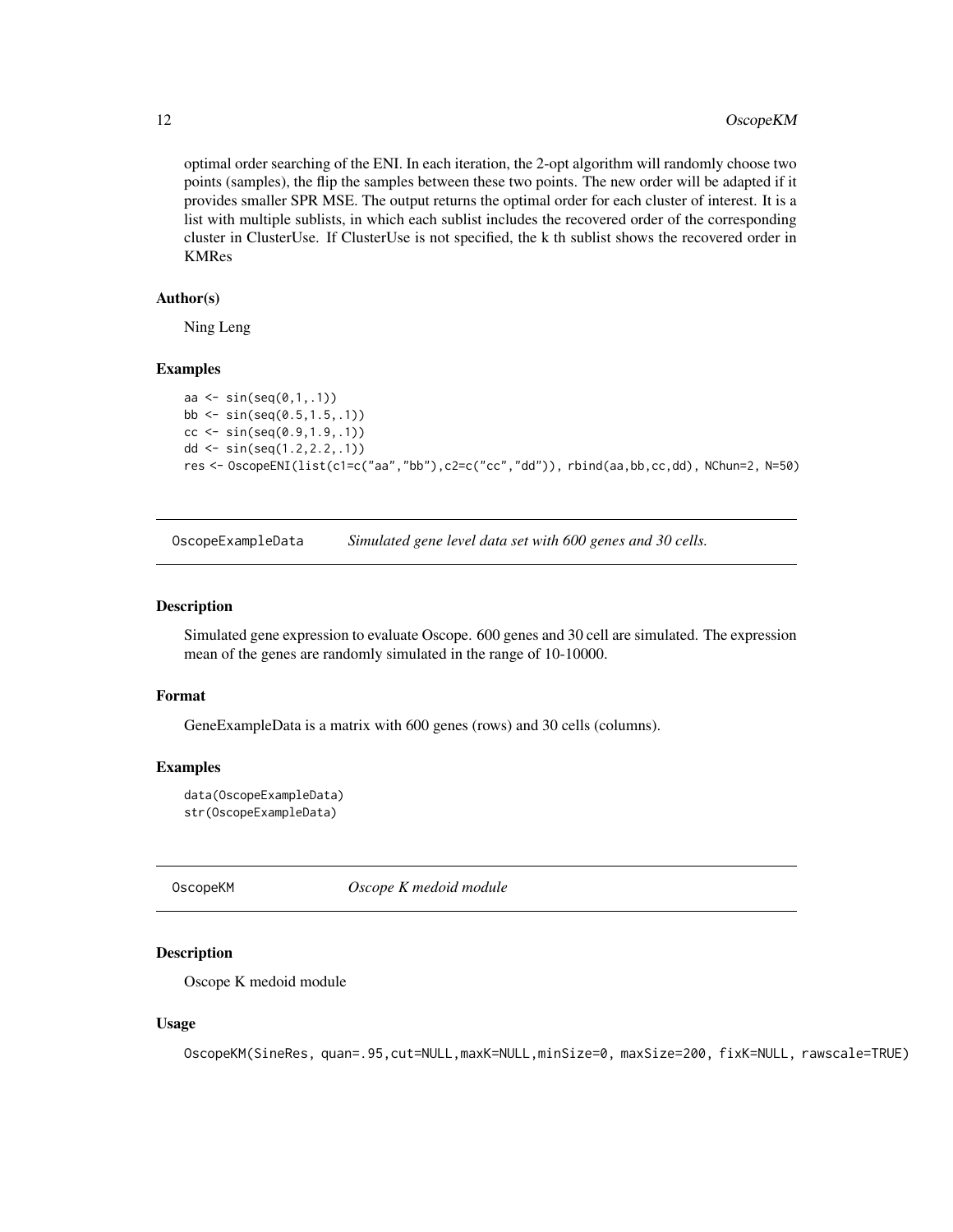#### OscopeKM 13

#### Arguments

| SineRes          | output of OscopeSine function.                                                                                                                                                                                                                                                                          |
|------------------|---------------------------------------------------------------------------------------------------------------------------------------------------------------------------------------------------------------------------------------------------------------------------------------------------------|
| quan             | only gene pairs with similarity score $\geq$ quan th quantile will be considered in<br>the clustering analyses. Default is 0.95.                                                                                                                                                                        |
| cut              | pre-defined cutoff. Gene pairs with similarity score $\geq$ cut will be considered in<br>cluster analyses. If cut is defined, quan will be ignored.                                                                                                                                                     |
| maxK             | max number of clusters to consider (scan). if numbC=NULL, it will be calcu-<br>lated as [number of gene considered]/10                                                                                                                                                                                  |
| minSize, maxSize |                                                                                                                                                                                                                                                                                                         |
|                  | Only clusters with minSize $\leq$ = cluster size $\leq$ maxSize are reported in output.                                                                                                                                                                                                                 |
| fixK             | if fixK is specified, the k-medoids algorithm will be applied with fixK clusters.                                                                                                                                                                                                                       |
| rawscale         | Recall the input is the similarity matrix $(-log10(distance from the sine model)).$<br>the k-medoids clustering will be applied using (-Input) as distance. If rawscale<br>is defined as TRUE, the k-medoids clustering will be applied using -10 <sup><math>\Lambda</math></sup> Input as<br>distance. |

#### Value

OscopeKM() calls scanK() function, which runs k-medoid clustering with varying number of clusters (k). The k is varied from 2 to maxK. The input should be the output of OscopeSine() function. scanK() function will cluster genes in gene pairs with high similarity score (the threshold can be defined using parameter quan). To select the top genes, the function first calculate the max similarity score for each gene, then select the genes with high max score.

The output object shows members in each cluster. clusters are sorted by median similarity score within cluster.

#### Author(s)

Ning Leng

```
aa \le sin(seq(0,1,1))
bb \le sin(seq(0.5,1.5,.1))
cc \le sin(seq(0.9,1.9,.1))
tmp <- matrix(sin(rnorm(330)),ncol=11)
rownames(tmp) <- paste0("tmp",1:30)
Dat <- rbind(aa, bb, cc, tmp)
res1 <- OscopeSine(Dat)
res2 <- OscopeKM(res1, quan=.8, maxK=5)
```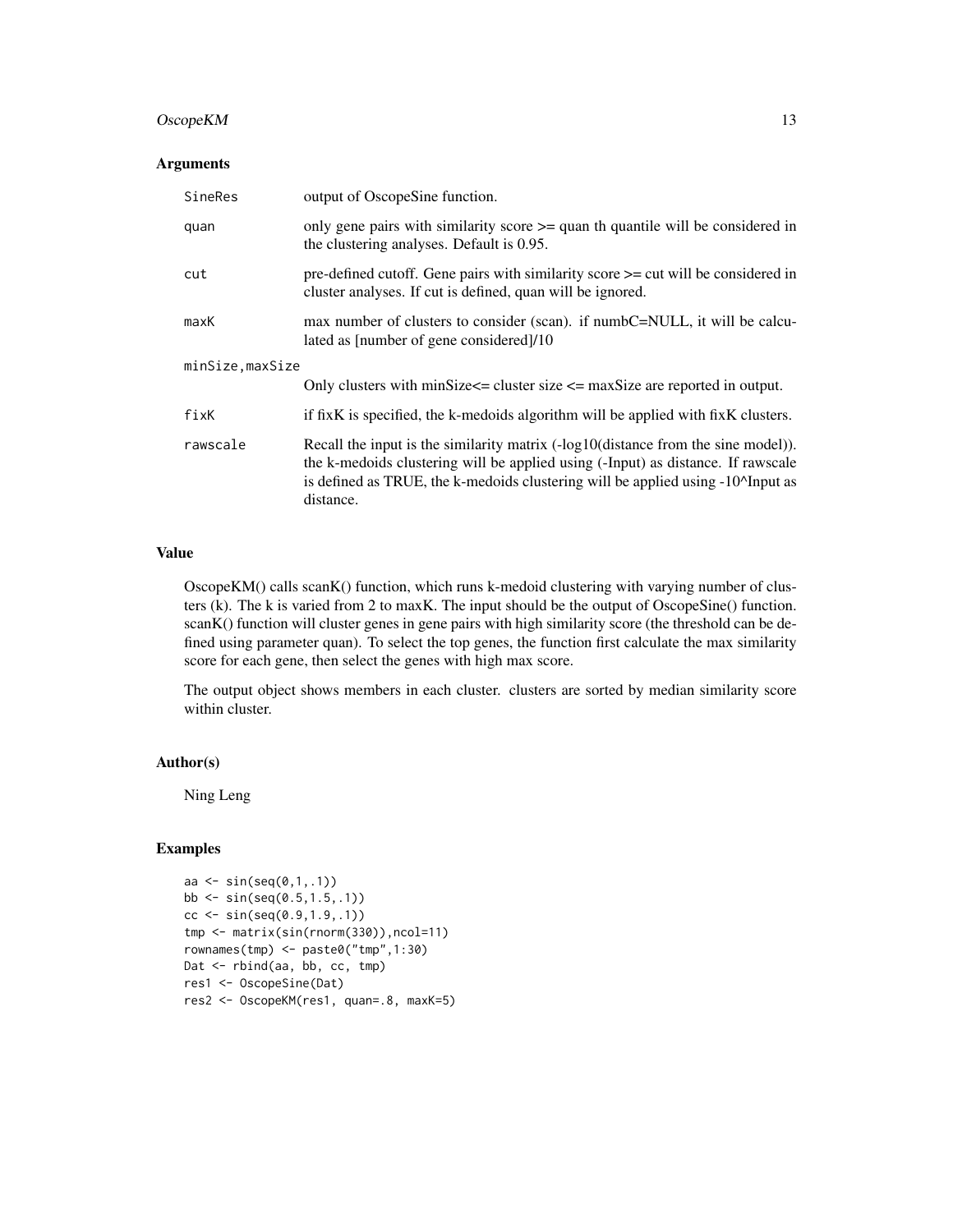<span id="page-13-0"></span>

Apply sine model on the full set of genes or isoforms

#### Usage

```
OscopeSine(DataInSc, parallel=FALSE, parallelParam=NULL)
```
#### Arguments

| DataInSc      | a gene-by-sample (isoform-by-sample) matrix indicating the rescaled expres-<br>sion of two genes/isoforms. all values should be bettwen $[-1, 1]$ .                             |
|---------------|---------------------------------------------------------------------------------------------------------------------------------------------------------------------------------|
| parallel      | whether apply parallel computing. if it is TRUE, BiocParallel will be called.                                                                                                   |
| parallelParam | a SnowParam object to specify the clusters. If it is NULL, the default will be<br>set as SnowParam(workers = 5, type = "SOCK") remains unchanged for over<br>NCThre iterations. |

#### Value

Output is a list with 4 sublists, each shows a N-by-N matrix, in which N is the total number of genes (isoforms). SimiMat: similarity matrix (sine scores); the sine scores are calculated by log10(epsilon^2). DiffMat: dissimilarity matrix; shown are epsilon^2 for each gene pair. ShiftMat: optimal phase shift estimate for each pair of genes.

#### Author(s)

Ning Leng

```
aa \le sin(seq(0,1,.1))
bb <- sin(seq(0.5,1.5,.1))
cc < - \sin(\sec(\theta.9, 1.9, .1))OscopeSine(rbind(aa,bb,cc))
```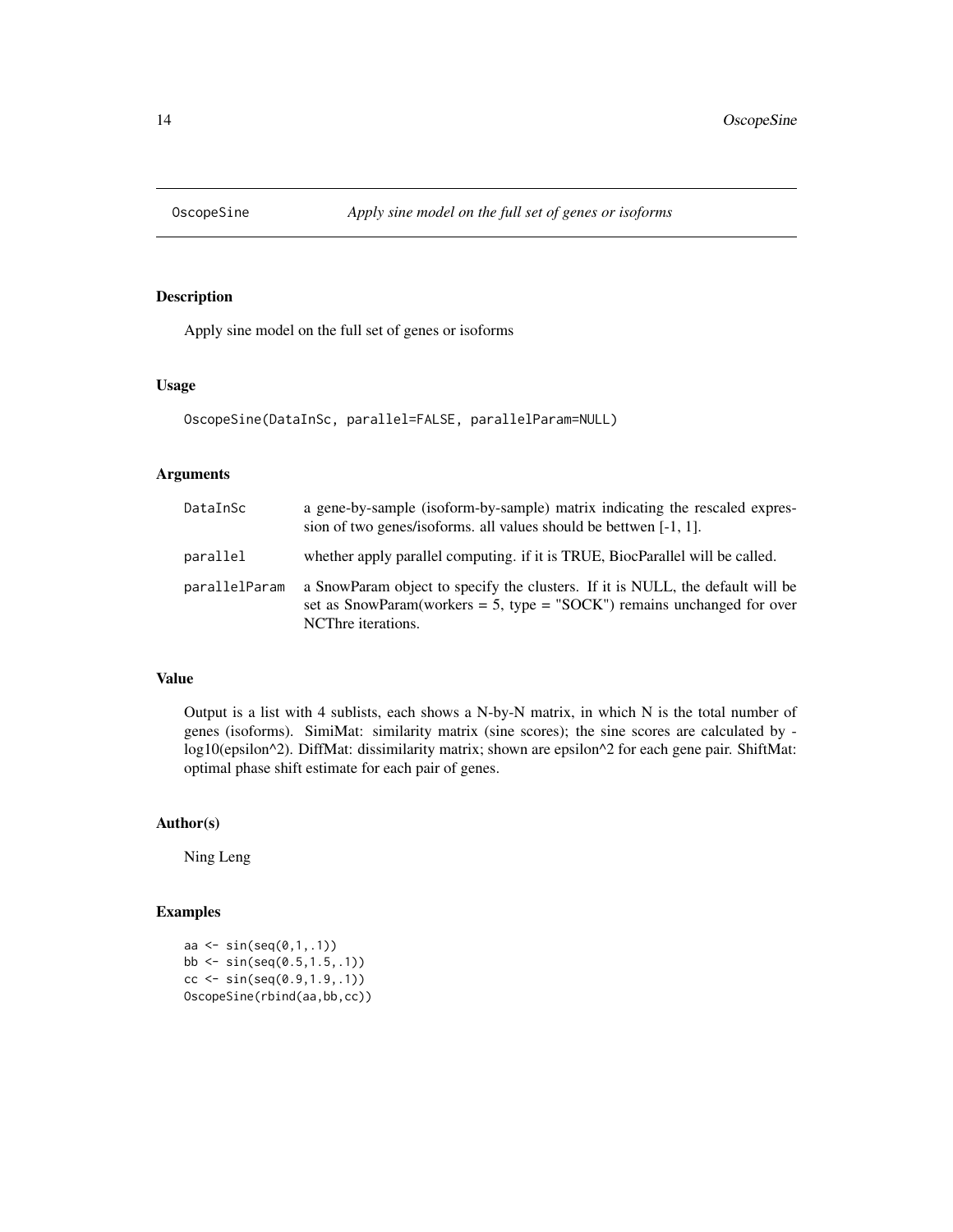<span id="page-14-0"></span>

Define sine scroe cutoff using permuted data

#### Usage

```
PermuCut(Data, NumPermu=1000)
```
#### Arguments

| Data     | a gene-by-sample (isoform-by-sample) matrix indicating the rescaled expres- |
|----------|-----------------------------------------------------------------------------|
|          | sion of genes/isoforms. all values should be between [-1, 1].               |
| NumPermu | number of permuted genes to generate.                                       |

#### Value

Output contains a vector of numbers. Each number presents max sine score of a given permuted gene.

#### Author(s)

Ning Leng

#### Examples

```
aa <- sin(seq(0,1,.1))
bb \le sin(seq(0.5,1.5,.1))
cc \le -\sin(\sec(\theta.9, 1.9, .1))tmp <- matrix(sin(rnorm(330)),ncol=11)
rownames(tmp) <- paste0("tmp",1:30)
Dat <- rbind(aa, bb, cc, tmp)
res1 <- PermuCut(Dat,100)
```
PipeR *Calculate residual of polynomial fit*

#### Description

Calculate residual of polynomial fit

#### Usage

PipeR(Data, Ndg=3, Method="Poly")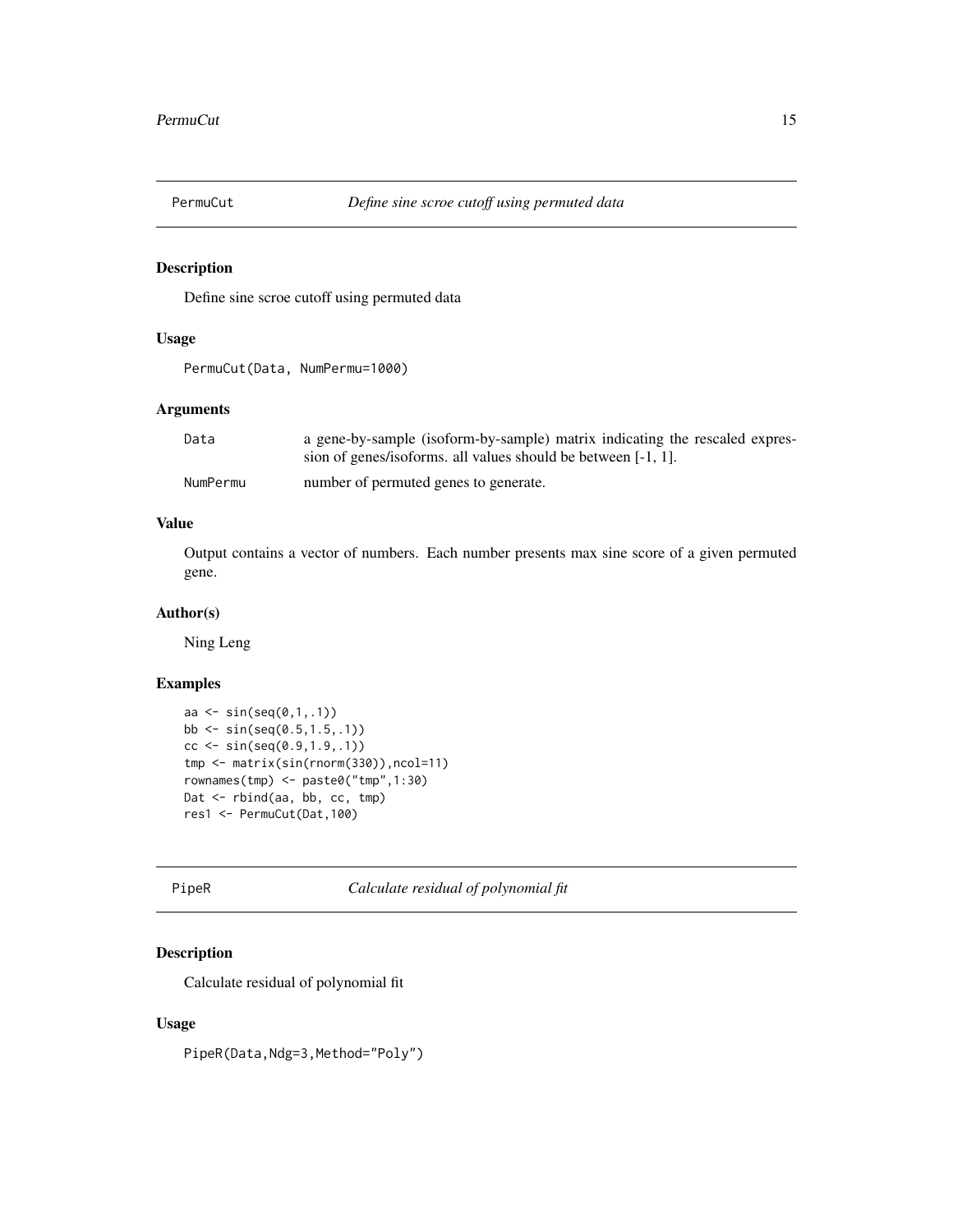#### <span id="page-15-0"></span>Arguments

| Data   | gene-by-sample matrix or isoform-by-sample matrix. It should be rescaled to<br>values bwteen $[-1,1]$ . |
|--------|---------------------------------------------------------------------------------------------------------|
| Ndg    | degree of polynomial.                                                                                   |
| Method | only polynomial fitting ("Poly") is available now.                                                      |

#### Value

The function will fit polynomial curve to each row of the data. The output returns the MSE of each row (gene/isoform).

#### Author(s)

Ning Leng

#### Examples

```
aa <- sin(seq(0,1,.1))
bb \le sin(seq(0.5,1.5,.1))
cc <- sin(seq(0.9,1.9,.1))
res <- PipeR(rbind(aa,bb,cc))
```

| PipeShiftCDF |  | Calculate residual of the sliding polynomial regression |
|--------------|--|---------------------------------------------------------|
|              |  |                                                         |

#### Description

Calculate residual of the sliding polynomial regression

#### Usage

```
PipeShiftCDF(Data, Ndg=3, NChun=4, RdmStart=FALSE)
```
#### Arguments

| Data         | gene-by-sample matrix or isoform-by-sample matrix. It should be rescaled to<br>values bwteen $[-1,1]$ . |
|--------------|---------------------------------------------------------------------------------------------------------|
| Ndg          | degree of polynomial.                                                                                   |
| <b>NChun</b> | number of starting points for polynomial fitting.                                                       |
| RdmStart     | whether the start points are randomly selected.                                                         |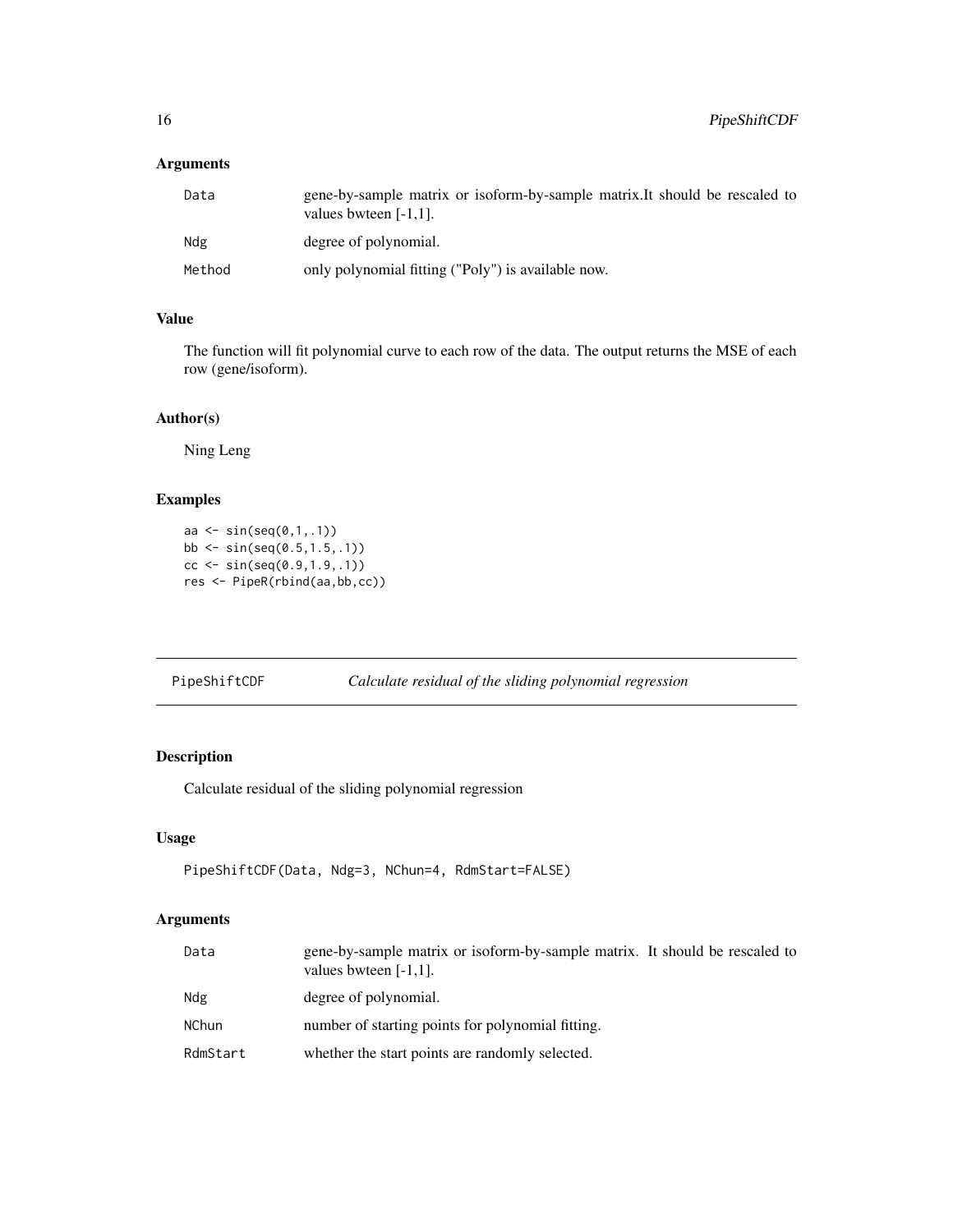#### <span id="page-16-0"></span>scanK  $17$

#### Value

The function will fit sliding polynomial regression (SPR) to each row of the data. For each gene/isoform, SPR fits NChun polynomial curves with different starting points (samples). The samples with smaller order than the start point will be appended to follow the last sample when fitting. So each fitting consider same number of samples. If RdmStart = TRUE, the start points are randomly selected. Otherwise they are evenly sampled along the sample order. The aggregated MSE of a fit (using a specific start point) is defined as the summation of the MSEs of all genes/isoforms considered here. The output returns the MSE of the SPR, which is the largest aggregated MSE across fits using different start points.

#### Author(s)

Ning Leng

#### Examples

aa  $\le$  sin(seq $(0,1,1)$ ) bb <- sin(seq(0.5,1.5,.1))  $cc < - \sin(\sec(\theta.9, 1.9, .1))$ res <- PipeShiftCDF(rbind(aa,bb,cc), NChun=2)

scanK *Run k-medoid algorithm with varying k on similarity matrix*

#### Description

Run k-medoid algorithm with varying k on similarity matrix

#### Usage

scanK(SimiMatIn, quan=.95,cut=NULL, maxK=NULL,minSize=0, maxSize=200, fixK=NULL, rawscale=FALSE)

#### Arguments

| SimiMatIn        | gene-by-gene similarity matrix                                                                                                                                                                                                                                                                       |
|------------------|------------------------------------------------------------------------------------------------------------------------------------------------------------------------------------------------------------------------------------------------------------------------------------------------------|
| quan             | only gene pairs with similarity score $\geq$ quan th quantile will be considered in<br>the cluster analyses. Default is 0.95.                                                                                                                                                                        |
| cut              | pre-defined cutoff. Gene pairs with similarity score $\geq$ cut will be considered in<br>cluster analyses. If cut is defined, quan will be ignored.                                                                                                                                                  |
| maxK             | max number of clusters to consider (scan). if numbC=NULL, it will be calcu-<br>lated as [number of gene considered]/10.                                                                                                                                                                              |
| minSize, maxSize |                                                                                                                                                                                                                                                                                                      |
|                  | Only clusters with minSize $\leq$ = cluster size $\leq$ maxSize are reported in output.                                                                                                                                                                                                              |
| fixK             | if fixK is specified, the k-medoids algorithm will be applied with fixK clusters.                                                                                                                                                                                                                    |
| rawscale         | Recall the input is the similarity matrix (-log10(distance from the sine model)).<br>the k-medoids clustering will be applied using (-Input) as distance. If rawscale<br>is defined as TRUE, the k-medoids clustering will be applied using -10 <sup><math>\alpha</math></sup> Input as<br>distance. |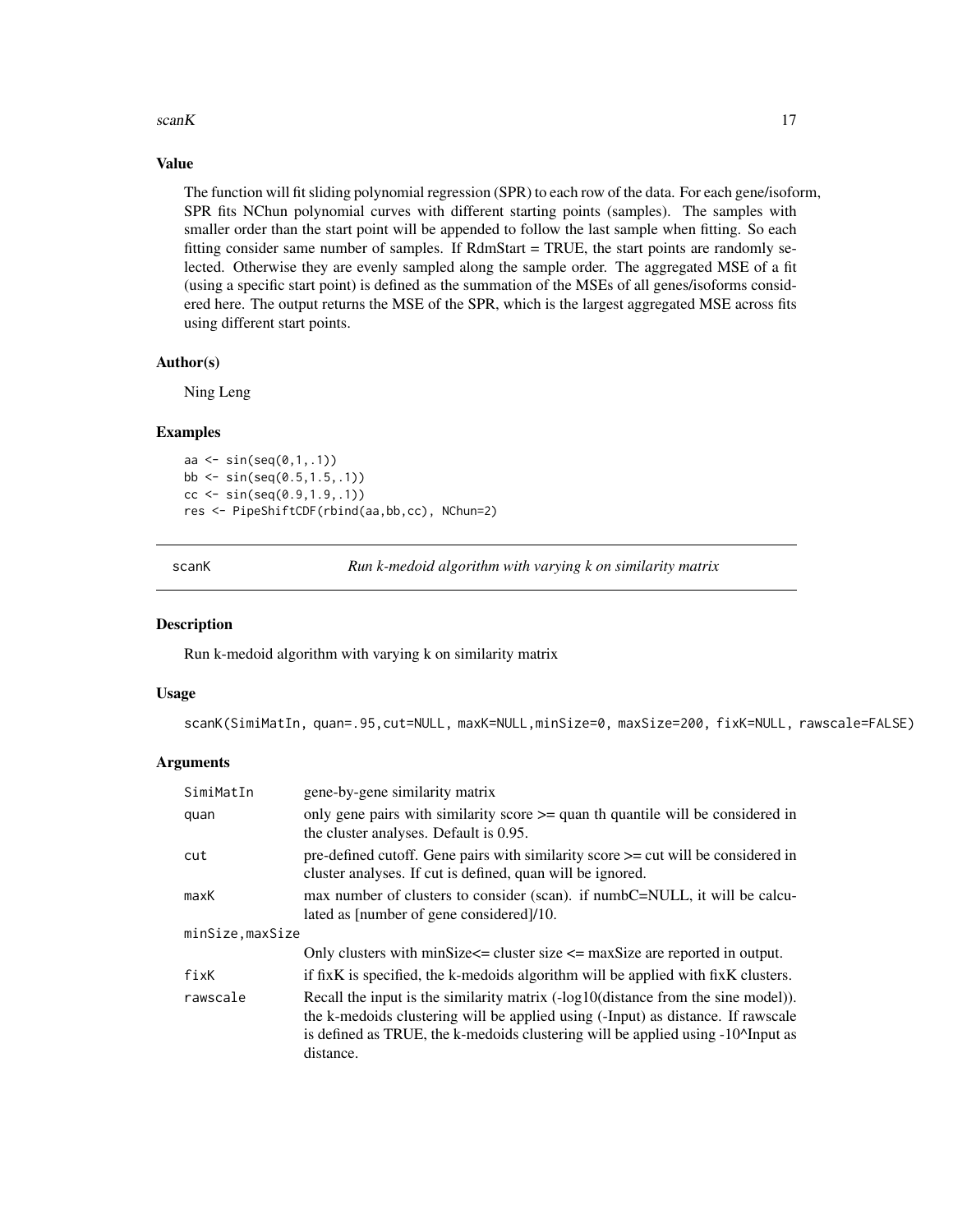#### Value

scanK() function runs k-medoid clustering with varying number of clusters (k). The k is varied from 2 to maxK. The input of scanK() function should be a similarity matrix. scanK() function will cluster genes in gene pairs with high similarity score (the threshold can be defined using parameter quan). To select the top genes, the function first calculate the max similarity score for each gene, then select the genes with high max score.

The output object is a list with 4 sublists: membOut: members in each cluster. clusters are sorted by median similarity score within cluster;

MedCor: median similarity score for each cluster;

Mat: input similarity matrix;

filteredMat: similarity matrix, only showing the top genes used in clustering;

Kcluster: cluster indicator of each top gene.

#### Author(s)

Ning Leng

#### Examples

```
aa \le sin(seq(0,1,1))
bb \le sin(seq(0.5,1.5,.1))
cc \le sin(seq(0.9,1.9,.1))
tmp <- matrix(sin(rnorm(330)),ncol=11)
rownames(tmp) <- paste0("tmp",1:30)
Dat <- rbind(aa, bb, cc, tmp)
res1 <- OscopeSine(Dat)
res2 <- scanK(res1$SimiMat, quan=.8, maxK=5)
```
SineFun *Apply sine model on one particular gene vs. other genes*

#### Description

Apply sine model on one particular gene vs. other genes

#### Usage

```
SineFun(DataInSc,i)
```
#### Arguments

| DataInSc | a gene-by-sample (isoform-by-sample) matrix indicating the rescaled expres-<br>sion of two genes/isoforms. all values should be bettwen [-1, 1].                        |
|----------|-------------------------------------------------------------------------------------------------------------------------------------------------------------------------|
|          | the gene (isoform) of interest. The function will apply the sine model on gene<br>(isoform) i vs. gene (isoform) j for all $j > i$ . Gene (isoform) i (j) is defined as |
|          | the gene (isoform) shown in the i (j) th row, i should be smaller than the total<br>number of genes (isoforms).                                                         |

<span id="page-17-0"></span>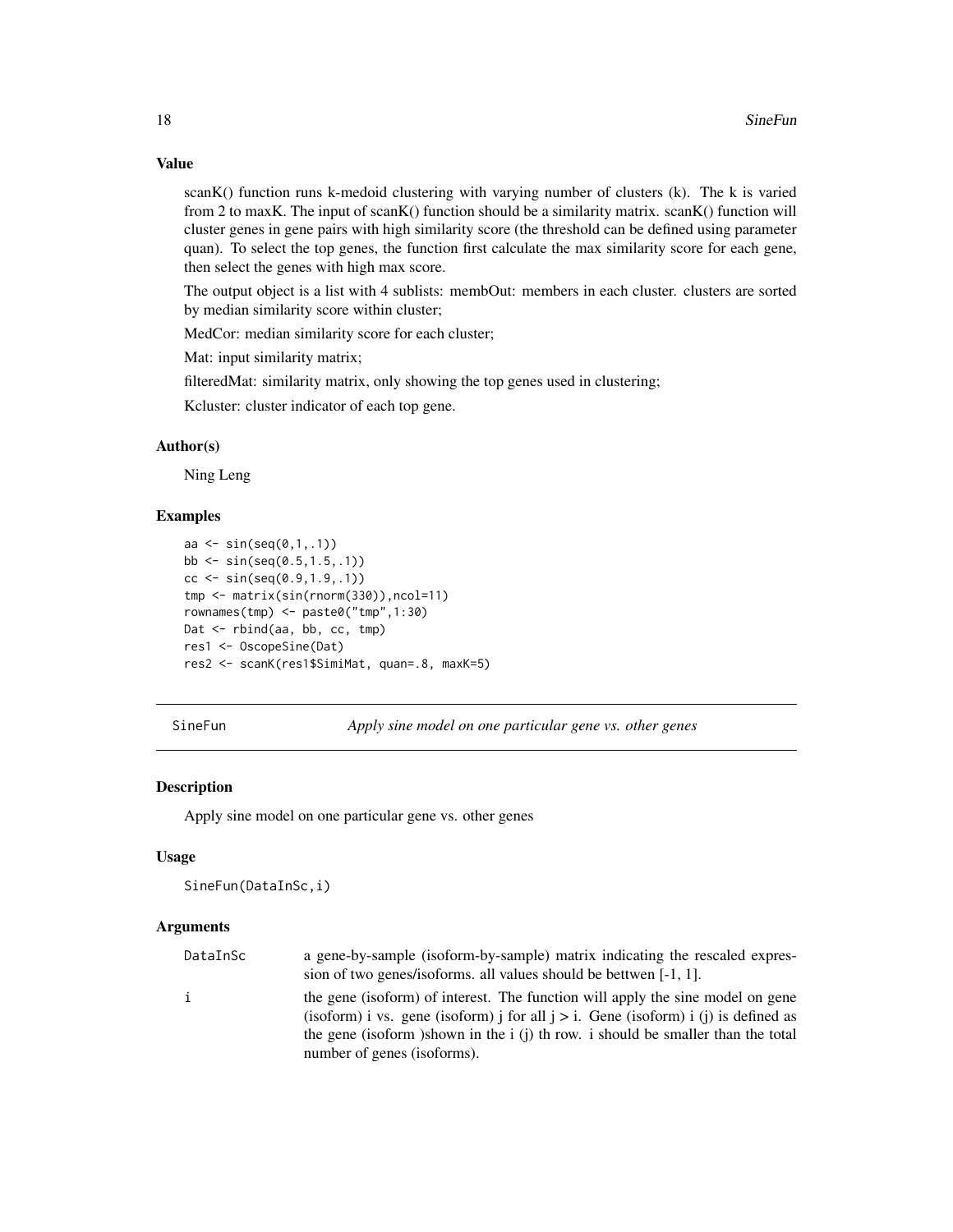#### <span id="page-18-0"></span>SineOptim 19

#### Value

Output is a list with two sublists, each shows the optimal phi's (shift) and epsilon's (value). N-i entries will be included in each sublist (N is the total number of genes/isoforms). The kth entry indicates results of gene (isoform) i vs. i+k.

#### Author(s)

Ning Leng

#### Examples

```
aa \le sin(seq(0,1,1))
bb <- sin(seq(0.5,1.5,.1))
cc < - \sin(\sec(\theta.9, 1.9, .1))SineFun(rbind(aa,bb,cc), 1)
```
SineOptim *Function for searching optimal phase shift*

#### Description

Function for searching optimal phase shift

#### Usage

```
SineOptim(Pairdata)
```
#### Arguments

Pairdata a sample-by-2 matrix indicating the rescaled expression of two genes/isoforms. all values should be bettwen [-1, 1].

#### Value

Output provides the optimal phi (shift) and its corresponding epsilon $\gamma$ 2 (value) of the sine model. epsilon\_g1,g2^2 = sum\_s  $[X_g1, s^2+X^2_g2, s - 2X_g1, sX_g2, s \cos(\phi hig1, g2) - \sin^2(\phi hig1, g2)]^2$ 

#### Author(s)

Ning Leng

```
aa <- sin(seq(0,1,.1))
bb <- sin(seq(0.5,1.5,.1))
SineOptim(cbind(aa,bb))
```